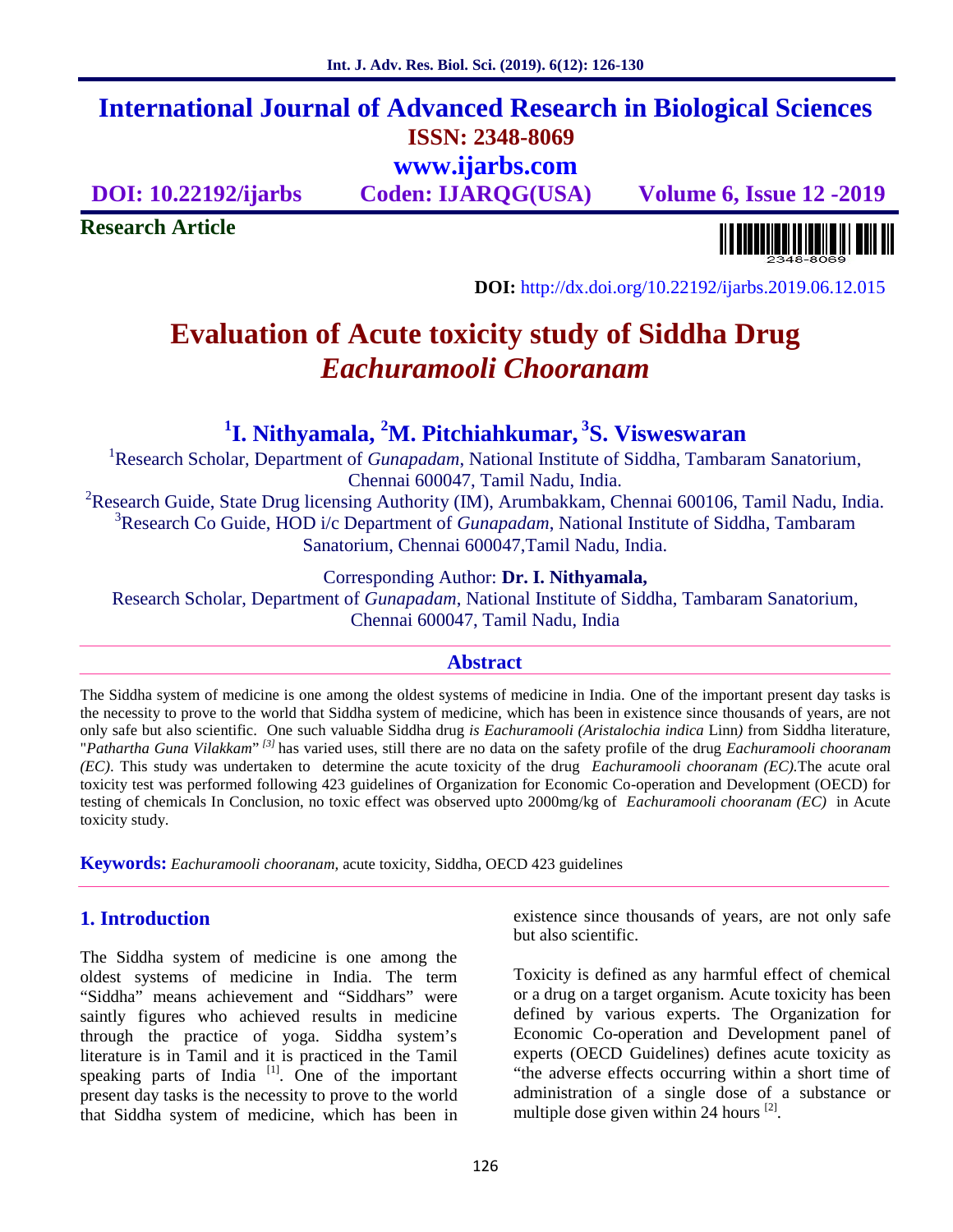Since ancient times innumerable complementary and alternative medicines especially in Siddha system of medicines possess with it a treasure effective treatments for various medical ailments. One such valuable Siddha drug *is Eachuramooli (Aristalochia indica Linn)* from Siddha literature, "*Pathartha Guna Vilakkam*"<sup>*[3]*</sup> has varied uses, still there are no data on c the safety profile of the drug *Eachuramooli chooranam (EC)*. *Aristalochia indica Linn* belonging to the family Aristalochiaceae is a perennial shrubby glabrous twiner with a long woody root stock; leaves simple, alternate, short petioled, entire with somewhat undulate margins; flowers greenish white or light purplish in axillary cymes or fascicles with swollen or inflated basal part, contracted middle part and narrow funnel shaped distal part; fruits rounded or oblong or hexagonal, septicidal 6 – valved capsules opening from below upwards; seeds flat, winged found growing throughout India at low elevations , on hedges and bushes $^{[4]}$ . This study was undertaken to determine the acute toxicity of the drug *Eachuramooli chooranam (EC).*

# **2. Materials and Methods**

#### **2.1. Animals**

Albino wistar rats weighing between 150-180 g were used for the study were obtained from the animal house of The Tamilnadu Veterinary and animal sciences university, Madhavaram milk colony, Chennai-600051and maintained in the animal house of National Institute of Siddha, Tambaram Sanatorium, Chennai, Tamil Nadu, India. Animals were housed in individually in polypropylene cages in a ventilated room (air cycles: 15/min; 70:30 exchange ratio) under an ambient temperature of  $22 \pm 2$ °C and 40–65% relative humidity, with a 12-h light/dark artificial photoperiod. The animals received RO water ad libitum and fed with Rodent pellet. All the animals were acclimatized at least for 7 days to the laboratory conditions prior to experimentation. The study was conducted after obtaining prior approval (NIS/IAEC- V/09082017/03

#### **2.2. Acute Toxicity Study-OECD 423 Guidelines**

The acute oral toxicity test was performed following 423 guidelines of Organization for Economic Co operation and Development (OECD) for testing of chemicals<sup>[5]</sup>. The animals were randomly grouped into two groups (n=3; female rats). Group I served as control group and group II served as drug treated

group of which administered with *Eachuramooli Chooranam* at the fixed dose of 2000mg/kg.b.w by oral gavage. Drug treated group were keenly monitored for the emergence of the toxicity starting from time bound of 30 mins, 1h,2h,4h,8h,12h and upto 24 hours. Visual and behavioral signs with symptoms oriented to CNS, ANS, CVS and other respiratory functional toxicity including body weight and muscular coordination were observed for 14 days.

Observation includes the change in skin, fur, eyes and mucus membrane. Special attention was given to monitor the tremors, convulsions, respiratory distress, cardiovascular collapse, response to sensory stimuli, salivation, diarrhea, lethargy, sleep, coma and mortality. Observations were made and recorded systematically and continuously after study drug administration <sup>6,7</sup>. At the end of 14 days study period, all animals were subjected for gross necropsy and observed for pathological changes.

# **2.3. Statistical analysis**

The statistical analysis was carried by one way analysis of variance ANOVA. Results are expressed as Mean  $\pm$  SEM. The data were statistically analyzed by ONE WAY ANOVA followed by Dunnet's multiple comparison test. Probability P values  $< 0.05$  were considered as significant.

# **3. Results**

#### **3.1. Result Analysis of Acute Toxicity Study**

#### **3.1.1. Result Investigation of Acute Toxicity Profile of** *Eachuramooli Chooranam*

As per the protocol directed by the organization for economic co-operation and development, the short term acute toxicity study of the test drug EC was carried out at the fixed dosage of 2000mg/kg.b.w. The test drug EC administered at the maximum of 2000 mg / kg b.w did not signify any adverse effects in the treated animals further there is no abnormalities were noted in any of the clinical signs. There is no mortality and morbidity were documented during the entire study period of EC treated animals.

Gross necropsy investigation did not reveal any abnormal pathology in any of the treated animal. No significant difference in body weight between control and test group. Similarly, there is no significant change in C.N.S, A.N.S and C.V.S related behavioral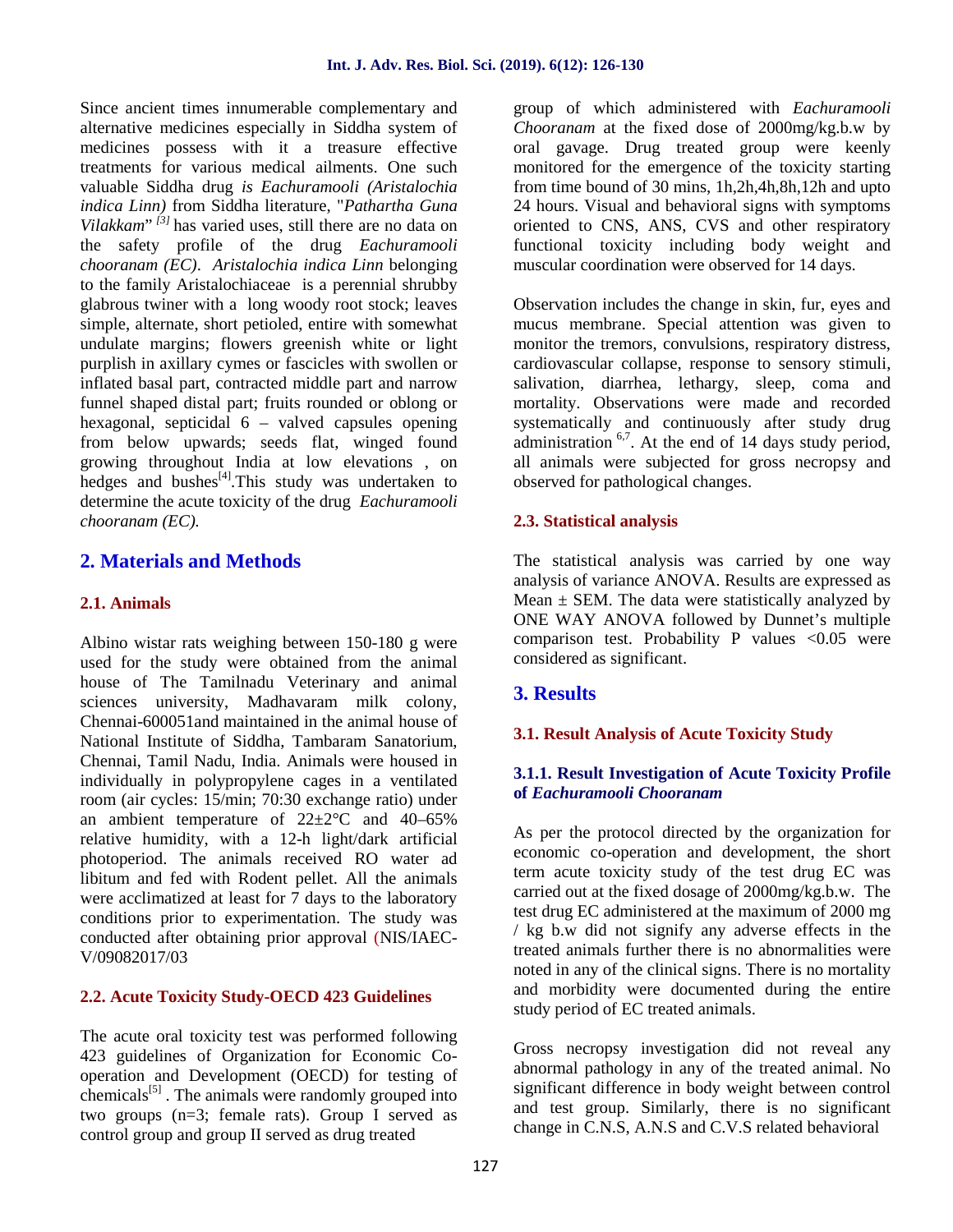activity in drug treated group. The results were tabulated **in Table 1**. Further, there is no significant change in sensory response of the drug treated group. No significant change was found in gross pathological observation of any of the vital of treatment group when comare to that of the control group animals. The results were tabulated **in Table 3.**

#### **3.1.2.Effect of EC on Body weight of female rats in acute toxicity study**

As per the OECD guidelines the acute toxicity study of *EC* was carried out at the dose level of

2000mg/kg.b.w. The test drug EC administered at the maximum of 2000 mg / kg b.w did not reveal any abnormal clinical signs in any of the animals. All the rats survived and no treatment related mortality occurred during the period of 14 days. Gross necropsy did not reveal any abnormal pathology in any of the animal. No significant difference in body weight gain was observed between control and test group. Weight loss was not observed in any of the groups treated with EC. Similarly, there is no significant change in C.N.S, A.N.S and C.V.S related behavioral activity in drug treated group. The results are tabulated in table 1.

| <b>Clinical Signs</b>    | <b>Group I</b> | <b>Group II</b> |
|--------------------------|----------------|-----------------|
| <b>Lacrimation</b>       | Absent         | Absent          |
| <b>Salivation</b>        | Absent         | Absent          |
| <b>Animal appearance</b> | Normal         | Normal          |
| <b>Convulsion</b>        | Absent         | Absent          |
| <b>Skin Color</b>        | Normal         | Normal          |
| <b>Diarrhea</b>          | Absent         | Absent          |
| <b>Touch Response</b>    | Normal         | Normal          |
| <b>Mortality</b>         | Nil            | Nil             |
| <b>Behavior</b>          | Normal         | <b>Normal</b>   |

#### **Table 1: Effect of EC on Clinical signs of rats in Acute Toxicity Study**

Values are mean  $\pm$  SEM (n = 3), Statistical analysis carried out using One-way ANOVA followed by Dunnett's test

Further, there isno significant change in sensory response of the drug treated group. No significant change wasfound in gross pathological observation of any of the vital of treatment group when compare tothat of the control group animals. The results were tabulated in table 2 in which up to2000mg/kg there was no toxicity were observed, so the LD50 cut off is unclassified.

#### **Table 2: Effect of EC on Body weight of female rats in Acute Toxicity Study**

|                          | Mean body weight in gms |                   |                   |
|--------------------------|-------------------------|-------------------|-------------------|
| <b>Treatment</b>         | $1st$ Day               | $7th$ Day         | $14th$ Day        |
| Group I - Control        | $165 \pm 2.082$         | $179.7 \pm 7.688$ | $188 \pm 11.06$   |
| Group II – EC 2000 mg/kg | $162.7 \pm 4.055$       | $170.7 \pm 6.936$ | $177.7 \pm 8.988$ |

Values are mean  $\pm$  SEM (n = 3), Statistical analysis carried out using One-way ANOVA followed by Dunnett's test.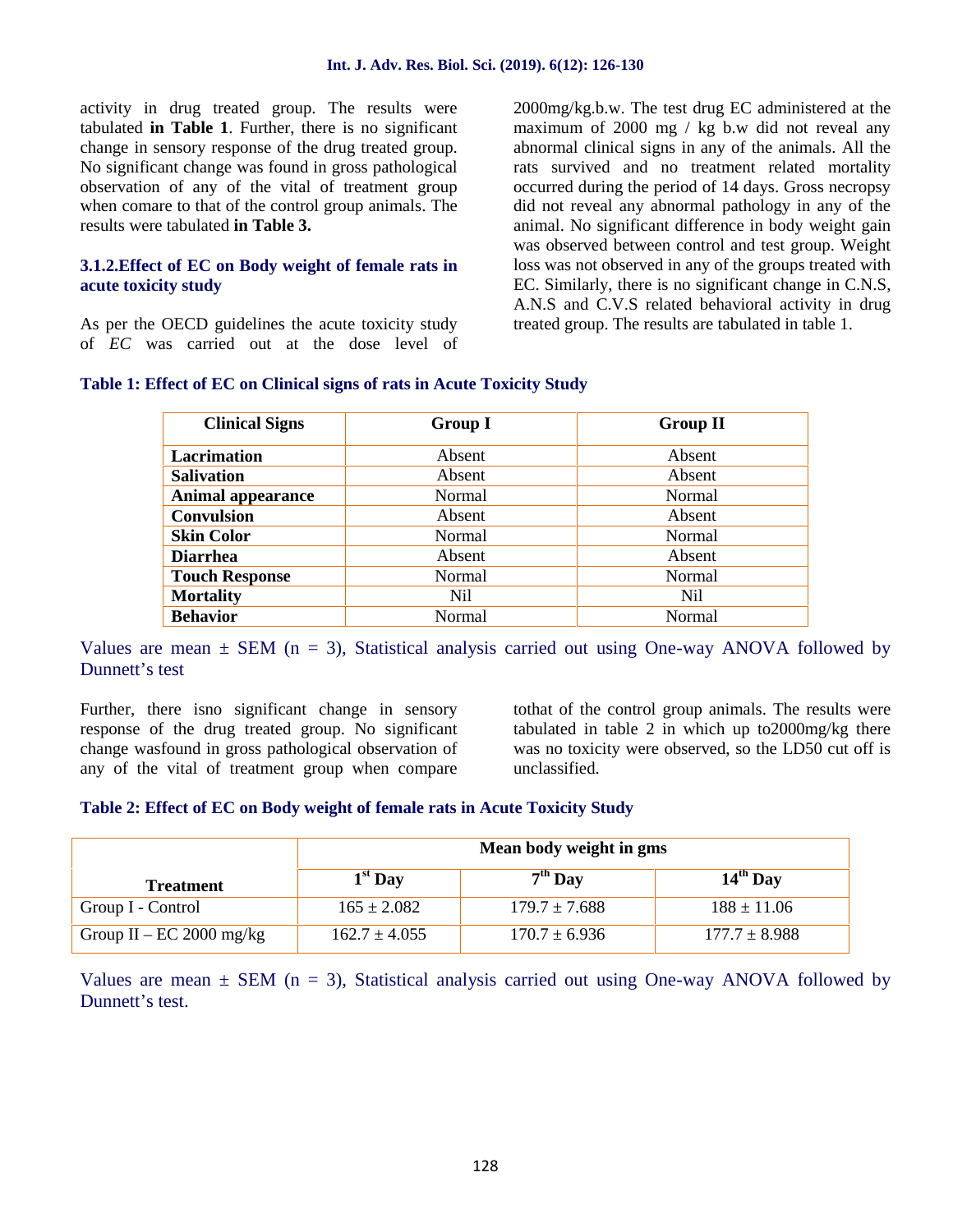| Organ          | Group I - Control | Group II – EC 2000 mg/kg |
|----------------|-------------------|--------------------------|
| <b>Brain</b>   | Normal            | Normal                   |
| Lung           | Normal            | Normal                   |
| <b>Heart</b>   | Normal            | Normal                   |
| Liver          | Normal            | Normal                   |
| <b>Stomach</b> | Normal            | Normal                   |
| <b>Spleen</b>  | Normal            | Normal                   |
| <b>Kidney</b>  | Normal            | Normal                   |
| <b>Uterus</b>  | Normal            | Normal                   |
| Ovary          | Normal            | Normal                   |

**Table 3: Effect of EC on gross observation of vital organs of female rats in Acute Toxicity Study**

#### **4. Discussion**

Traditional medicines are believed to be safer than chemical products. Therefore, toxicity studies of such formulations do not usually receive as much attention as studies of chemical products. However, some herbal based formulations are potentially toxic and may be harmful to human health. Therefore, scientific knowledge towards oral toxicity of siddha formulation is much needed, which will not only help identify doses that could be used subsequently, but also to reveal the possible clinical signs elicited by agents under investigation. In the acute toxicity study siddha formulation EC administered at the dose of 2000 mg/kg by oral route and was observed for 14 days. Results of the study shows that treatment with EC did not cause any death in rats. Treated animals showed no evidence of toxicity. Further there is no evidence of behavioral changes, neuro toxicity and cardiovascular toxicity was observed in this study. There were no abnormalities observed on the behavior performance, posture, gait and pupil change; no bizarre behaviors such as salivation and muscle trembling were observed.

#### **Conclusion**

In Conclusion, no toxic effect was observed upto2000mg/kg of *Eachuramooli chooranam (EC)* in Acute toxicity study. So, it can be concluded that the *Eachuramooli chooranam (EC)* can be prescribed for therapeutic use in human.

#### **Acknowledgments**

Authors are thankful to the Director, National Institute of Siddha for permitting to do this study. This work is a part of PhD work of The TN Dr. M. G. R. Medical University, Chennai, Tamil Nadu, India.

### **Conflict of interest:** Nil

#### **References**

- 1. AgarwalSS, Paridhavi M, Herbal Drug Technology, University Press, 2007, 13
- 2. Veerappan A, Miyasaki S, Kadarkaraisamy M, RanganathanD 2007. Acute and subacute toxicity studies of *Aegle marmelos* Corr., an Indian medicinal plants. *Phytomedicine 14*: 209-15.
- 3. *Kannusamypillai ,Pathartha Gunavilakkam* , B Rathnanayakkar & sons, 2006, pg 99**.**
- 4. Annonymus, Indian Medicinal Plants a compendium of 500 species, Orient Longman Pg.199
- 5. OECD. Guidelines for the Testing of Chemicals/Section 4: Health Effects Test No. 423: Acute Oral toxicity - Acute Toxic Class Method. Paris, France: Organization for Economic Cooperation and Development; 2002.
- 6. OECD. 2003. Descriptions of Selected Key Generic Terms Used in Chemical Hazard Risk Assessment. Joint Project with IPCS on the Harmonisation of Hazard Risk Assessment Terminology. OECD Series on Testing and Assessment No. 44. Environment Directorate, Joint Meeting of the Chemicals Committee and the Working Party on Chemicals, Pesticides and Biotechnology. ENV/JM/MONO (2003)15. Paris: OECD.